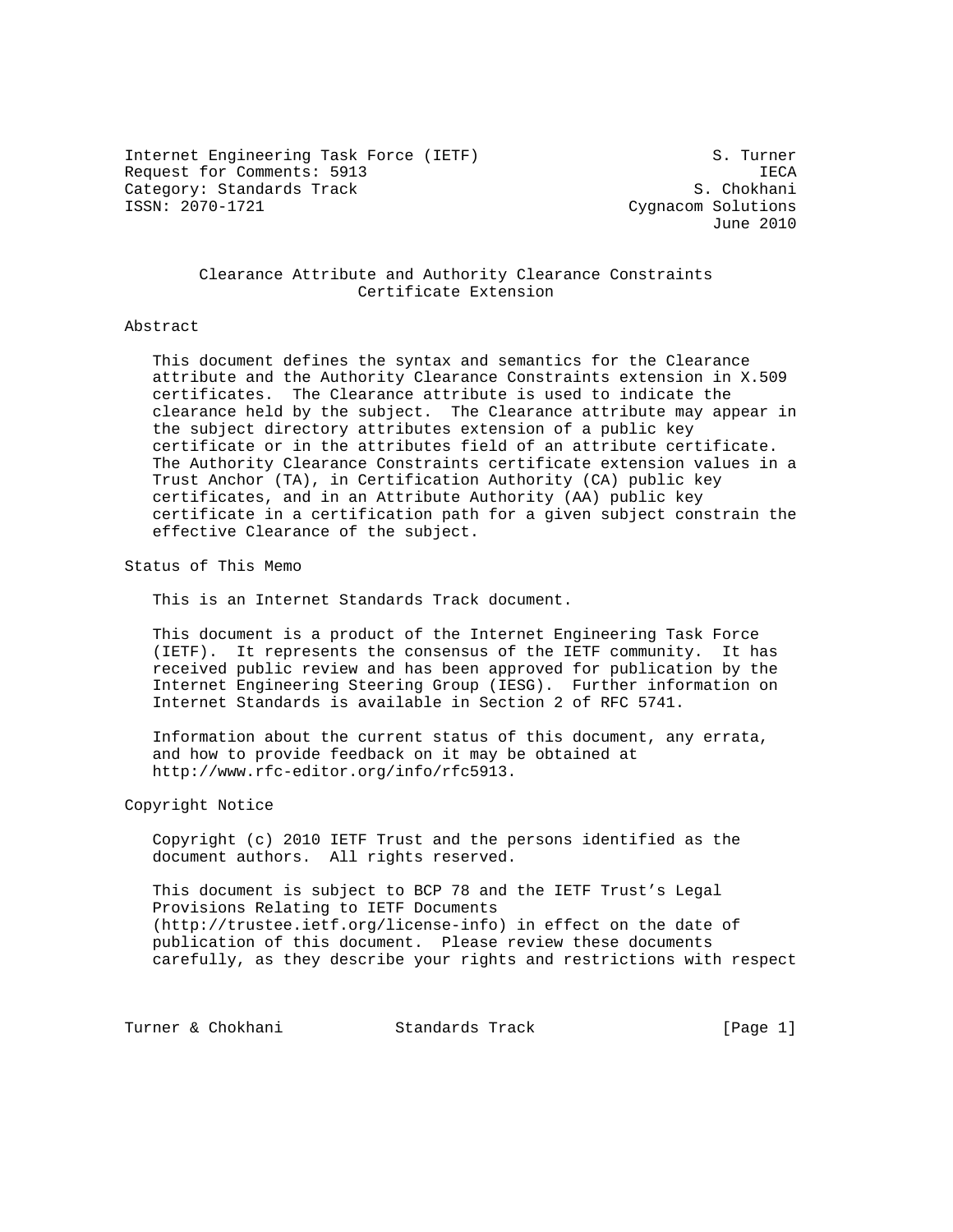to this document. Code Components extracted from this document must include Simplified BSD License text as described in Section 4.e of the Trust Legal Provisions and are provided without warranty as described in the Simplified BSD License.

Table of Contents

|  | 3. Authority Clearance Constraints Certificate Extension 5  |
|--|-------------------------------------------------------------|
|  | 4. Processing Clearance and Authority Clearance Constraints |
|  |                                                             |
|  |                                                             |
|  | 4.1.1. Certification Path Processing 7                      |
|  |                                                             |
|  | Initialization 8<br>4.1.1.2.                                |
|  | 4.1.1.3. Basic Certificate Processing 8                     |
|  | 4.1.1.4. Preparation for Certificate i+1 9                  |
|  |                                                             |
|  |                                                             |
|  |                                                             |
|  | 5. Clearance and Authority Clearance Constraints            |
|  |                                                             |
|  |                                                             |
|  | 5.1.1. Certification Path Processing 11                     |
|  |                                                             |
|  |                                                             |
|  | 5.1.1.3. Basic PKC Processing 12                            |
|  | 5.1.1.4. Preparation for Certificate i+1 12                 |
|  | $5.1.1.5$ . Wrap-up Procedure 12                            |
|  | $5.1.1.5.1.$ Wrap Up Clearance 12                           |
|  |                                                             |
|  | 6. Computing the Intersection of permitted-clearances and   |
|  | Authority Clearance Constraints Extension 12                |
|  | 7. Computing the Intersection of securityCategories 13      |
|  |                                                             |
|  |                                                             |
|  |                                                             |
|  |                                                             |
|  |                                                             |
|  |                                                             |
|  |                                                             |
|  |                                                             |

Turner & Chokhani Standards Track [Page 2]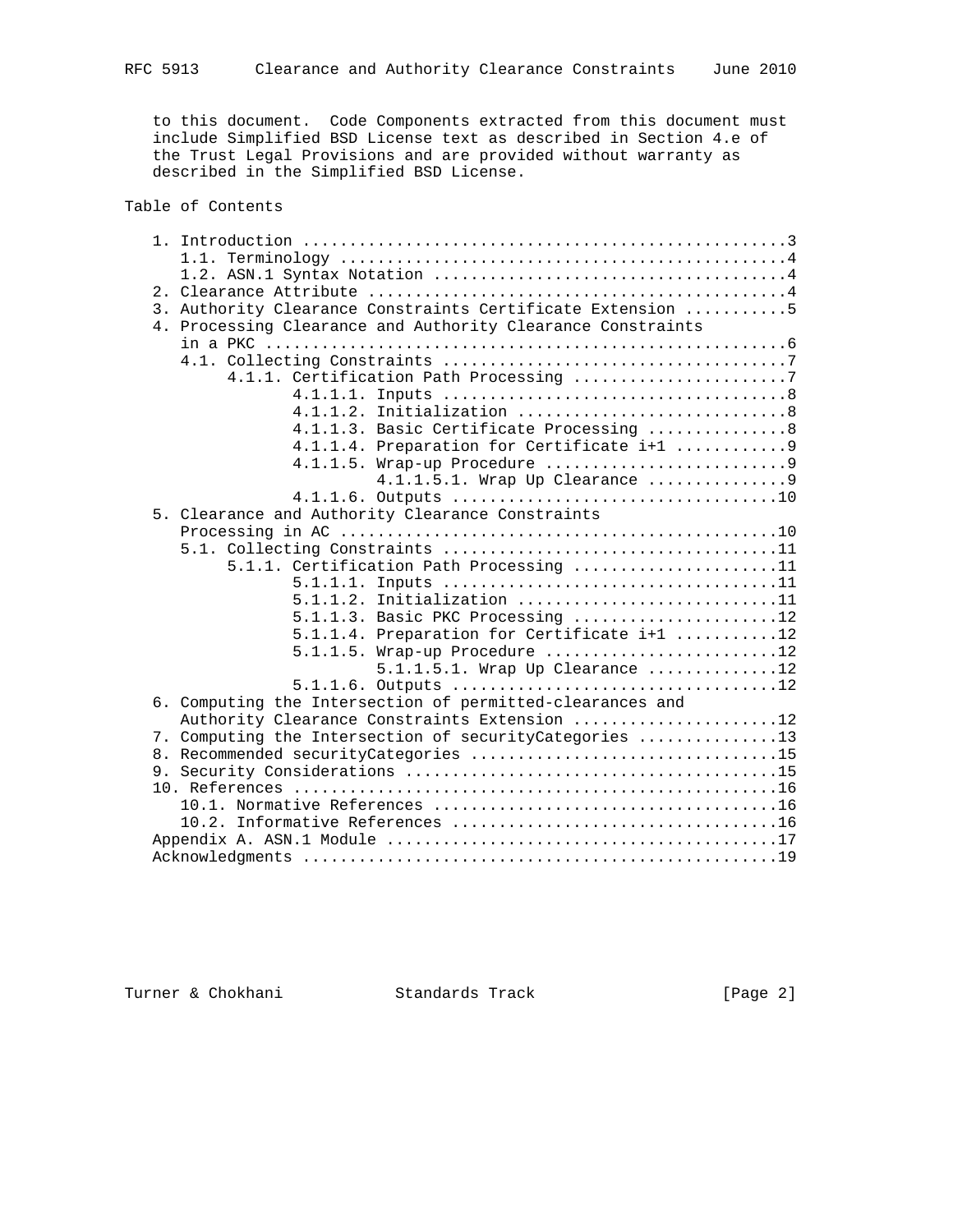## 1. Introduction

 Organizations that have implemented a security policy can issue certificates that include an indication of the clearance values held by the subject. The Clearance attribute indicates the security policy, the clearance levels held by the subject, and additional authorization information held by the subject. This specification makes use of the ASN.1 syntax for clearance from [RFC5912].

 The Clearance attribute may be placed in the subject directory attributes extension of a Public Key Certificate (PKC) or may be placed in a separate attribute certificate (AC).

 The placement of the Clearance attribute in PKCs is suitable 1) when the clearance information is relatively static and can be verified as part of the PKC issuance process (e.g., using local databases) or 2) when the credentials such as PKCs need to be revoked when the clearance information changes. The Clearance attribute may also be included to simplify the infrastructure, to reduce the infrastructure design cost, or to reduce the infrastructure operations cost. An example of placement of the Clearance attribute in PKCs in operational Public Key Infrastructure (PKI) is the Defense Messaging Service. An example of placement of attributes in PKCs is Qualified Certificates [RFC3739].

 The placement of Clearance attributes in ACs is desirable when the clearance information is relatively dynamic and changes in the clearance information do not require revocation of credentials such as PKCs, or the clearance information cannot be verified as part of the PKC issuance process.

 Since [RFC5755] does not permit a chain of ACs, the Authority Clearance Constraints extension may only appear in the PKCs of a Certification Authority (CA) or Attribute Authority (AA). The Authority Clearance Constraints extension may also appear in a trust anchor (TA) or may be associated with a TA.

 Some organizations have multiple TAs, CAs, and/or AAs, and these organizations may wish to indicate to relying parties which clearance values from a particular TA, CA, or AA should be accepted. For example, consider the security policies described in [RFC3114], where a security policy has been defined for Amoco with three security classification values (HIGHLY CONFIDENTIAL, CONFIDENTIAL, and GENERAL). To constrain a CA for just one security classification, the Authority Clearance Constraints certificate extension would be included in the CA's PKC.

Turner & Chokhani Standards Track [Page 3]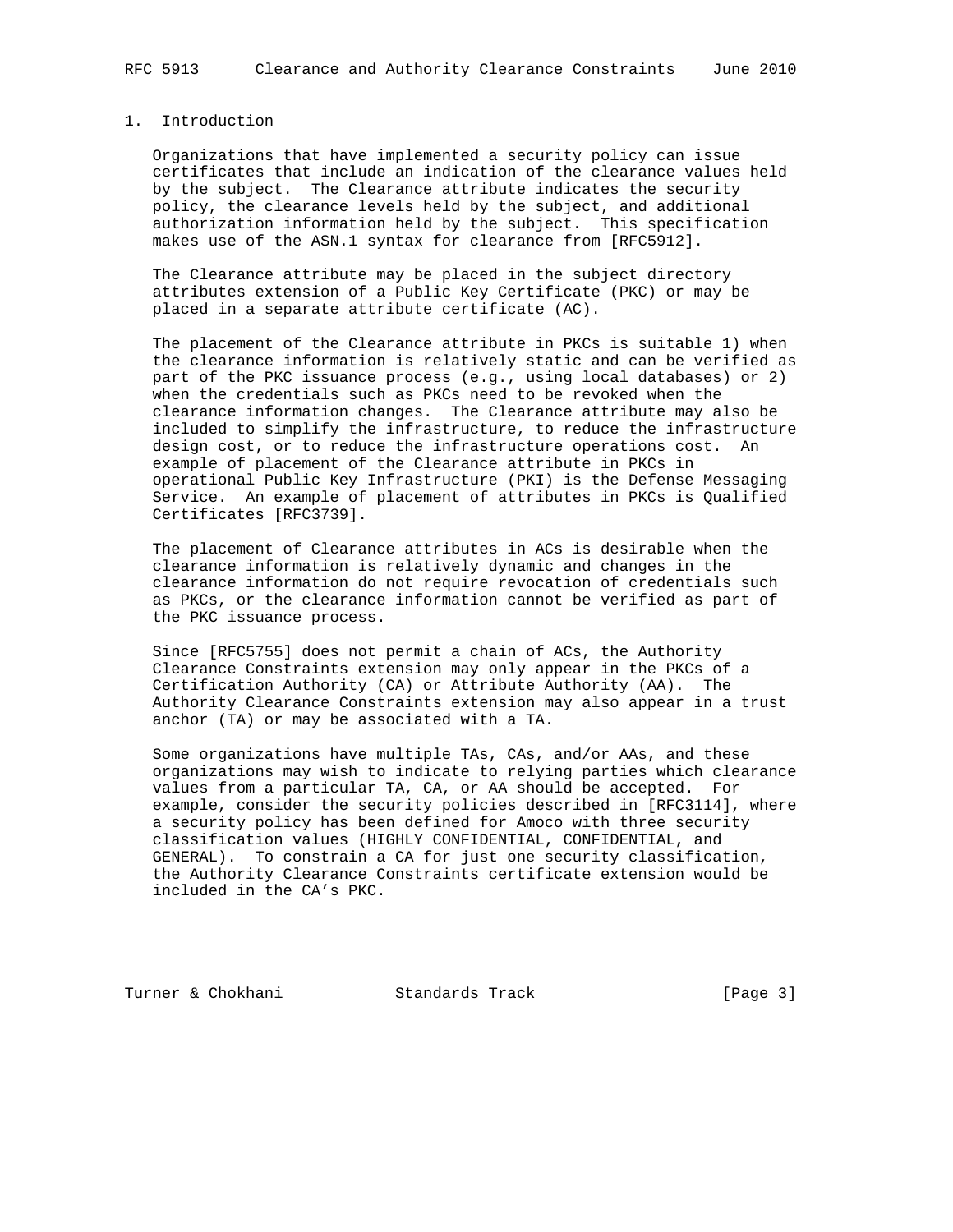Cross-certified domains can also make use of the Authority Clearance Constraints certificate extension to indicate which clearance values should be acceptable to relying parties.

 This document augments the certification path validation rules for PKCs (in [RFC5280]) and ACs (in [RFC5755]).

### 1.1. Terminology

 The key words "MUST", "MUST NOT", "REQUIRED", "SHALL", "SHALL NOT", "SHOULD", "SHOULD NOT", "RECOMMENDED", "MAY", and "OPTIONAL" in this document are to be interpreted as described in [RFC2119].

### 1.2. ASN.1 Syntax Notation

 All X.509 PKC [RFC5280] extensions are defined using ASN.1 [X.680]. All X.509 AC [RFC5755] extensions are defined using ASN.1 [X.680]. Note that [X.680] is the 2002 version of ASN.1, which is the most recent version with freeware compiler support.

#### 2. Clearance Attribute

 The Clearance attribute in a certificate indicates the clearances held by the subject. It uses the clearance attribute syntax, whose semantics are defined in [RFC5755], in the Attributes field. A certificate MUST include either zero or one instance of the Clearance attribute. If the Clearance attribute is present, it MUST contain a single value.

 The following object identifier identifies the Clearance attribute (either in the subject directory attributes extension of a PKC or in the Attributes field of an AC):

```
id-at-clearance OBJECT IDENTIFIER ::= { joint-iso-ccitt(2)
   ds(5) attributeTypes(4) clearance(55) }
```
 The ASN.1 syntax for the Clearance attribute is defined in [RFC5912] and that RFC provides the normative definition. The ASN.1 syntax for Clearance attribute is as follows:

| Clearance $::=$ SEQUENCE { |                                            |                    |                                            |  |
|----------------------------|--------------------------------------------|--------------------|--------------------------------------------|--|
| policyId                   |                                            | OBJECT IDENTIFIER, |                                            |  |
| classList                  |                                            |                    | ClassList DEFAULT {unclassified},          |  |
|                            | securityCategories SET OF SecurityCategory |                    | {{ SupportedSecurityCategories }} OPTIONAL |  |
|                            |                                            |                    |                                            |  |

Turner & Chokhani Standards Track [Page 4]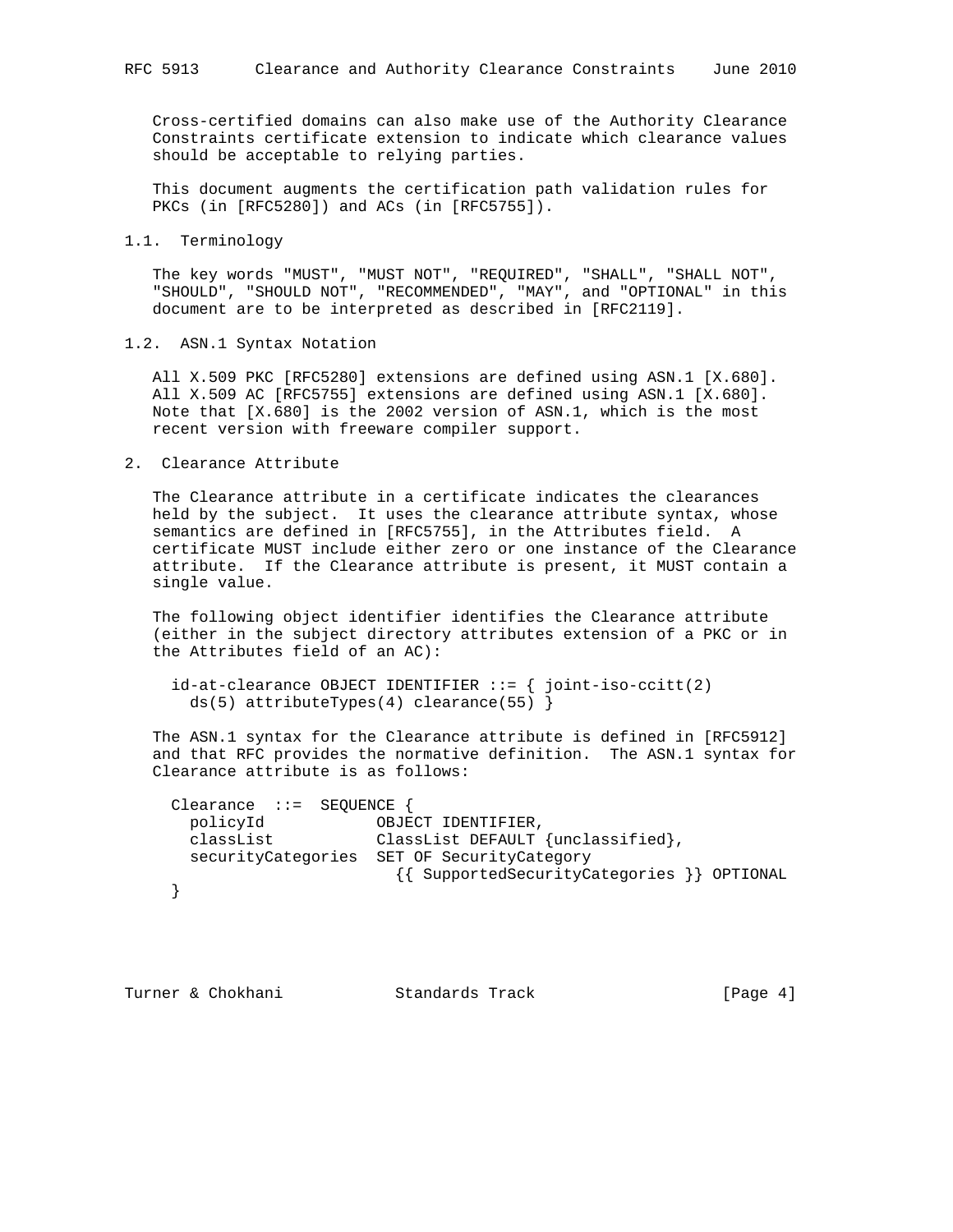```
 ClassList ::= BIT STRING {
 unmarked (0),
  unclassified (1),
  restricted (2),
  confidential (3),
 secret (4),
  topSecret (5)
 }
 SECURITY-CATEGORY ::= TYPE-IDENTIFIER
 SecurityCategory { SECURITY-CATEGORY:Supported }::= SEQUENCE {
  type [0] IMPLICIT SECURITY-CATEGORY.&id({Supported}),
  value [1] EXPLICIT SECURITY-CATEGORY.&Type
                                   ({Supported}{@type})
 }
```
 NOTE: SecurityCategory is shown exactly as it is in [RFC5912]. That module is an EXPLICIT tagged module, whereas the module contained in this document is an IMPLICIT tagged module.

 The Clearance attribute takes its meaning from Section 4.4.6 of [RFC5755], which is repeated here for convenience:

- policyId identifies the security policy to which the clearance relates. The policyId indicates the semantics of the classList and securityCategories fields.
- classList identifies the security classifications. Six basic values are defined in bit positions 0 through 5, and more may be defined by an organizational security policy.
- securityCategories provides additional authorization information.

 If a trust anchor's public key is used directly, then the Clearance associated with the trust anchor, if any, should be used as the effective clearance (also defined as effective-clearance for a certification path).

3. Authority Clearance Constraints Certificate Extension

 The Authority Clearance Constraints certificate extension indicates to the relying party what clearances should be acceptable for the subject of the AC or the subject of the last certificate in a PKC certification path. It is only meaningful in a trust anchor, a CA PKC, or an AA PKC. A trust anchor, CA PKC, or AA PKC MUST include

Turner & Chokhani Standards Track [Page 5]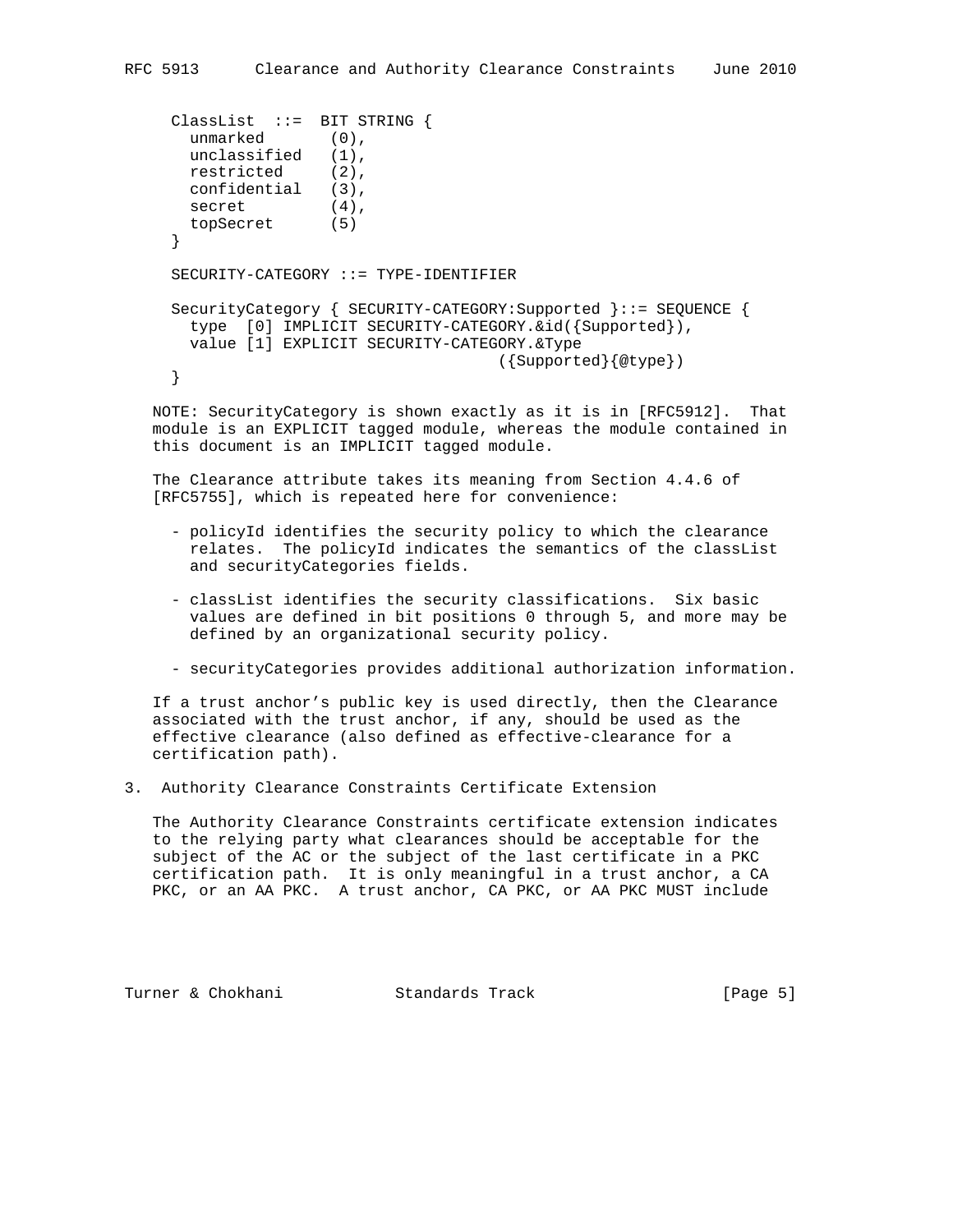either zero or one instance of the Authority Clearance Constraints certificate extension. The Authority Clearance Constraints certificate extension MAY be critical or non-critical.

 Absence of this certificate extension in a TA, a CA PKC, or an AA PKC indicates that clearance of the subject of the AC or the subject of the last certificate in a PKC certification path containing the TA, the CA, or the AA is not constrained by the respective TA, CA, or AA.

 The following object identifier identifies the Authority Clearance Constraints certificate extension:

 id-pe-authorityClearanceConstraints OBJECT IDENTIFIER ::= { iso(1) identified-organization(3) dod(6) internet(1) security(5) mechanisms(5)  $pkix(7) pe(1) 21$ 

 The ASN.1 syntax for the Authority Clearance Constraints certificate extension is as follows:

 AuthorityClearanceConstraints ::= SEQUENCE SIZE (1..MAX) OF Clearance

 The syntax for the Authority Clearance Constraints certificate extension contains Clearances that the CA or the AA asserts. The sequence MUST NOT include more than one entry with the same policyId. This constraint is enforced during Clearance and Authority Clearance Constraints Processing as described below. If more than one entry with the same policyId is present in the Authority Clearance Constraints certificate extension, the certification path is rejected.

4. Processing of Clearance and Authority Clearance Constraints in a PKC

 This section describes the certification path processing when Clearance is asserted in the PKC under consideration.

 User input, the Authority Clearance Constraints certificate extension, and Clearance attribute processing determines the effective clearance (henceforth called effective-clearance) for the end PKC. User input and the Authority Clearance Constraints certificate extension in the TA and in each PKC (up to but not including the end PKC) in a PKC certification path impact the effective-clearance. If there is more than one path to the end PKC, each path is processed independently. The process involves two steps:

Turner & Chokhani Standards Track [Page 6]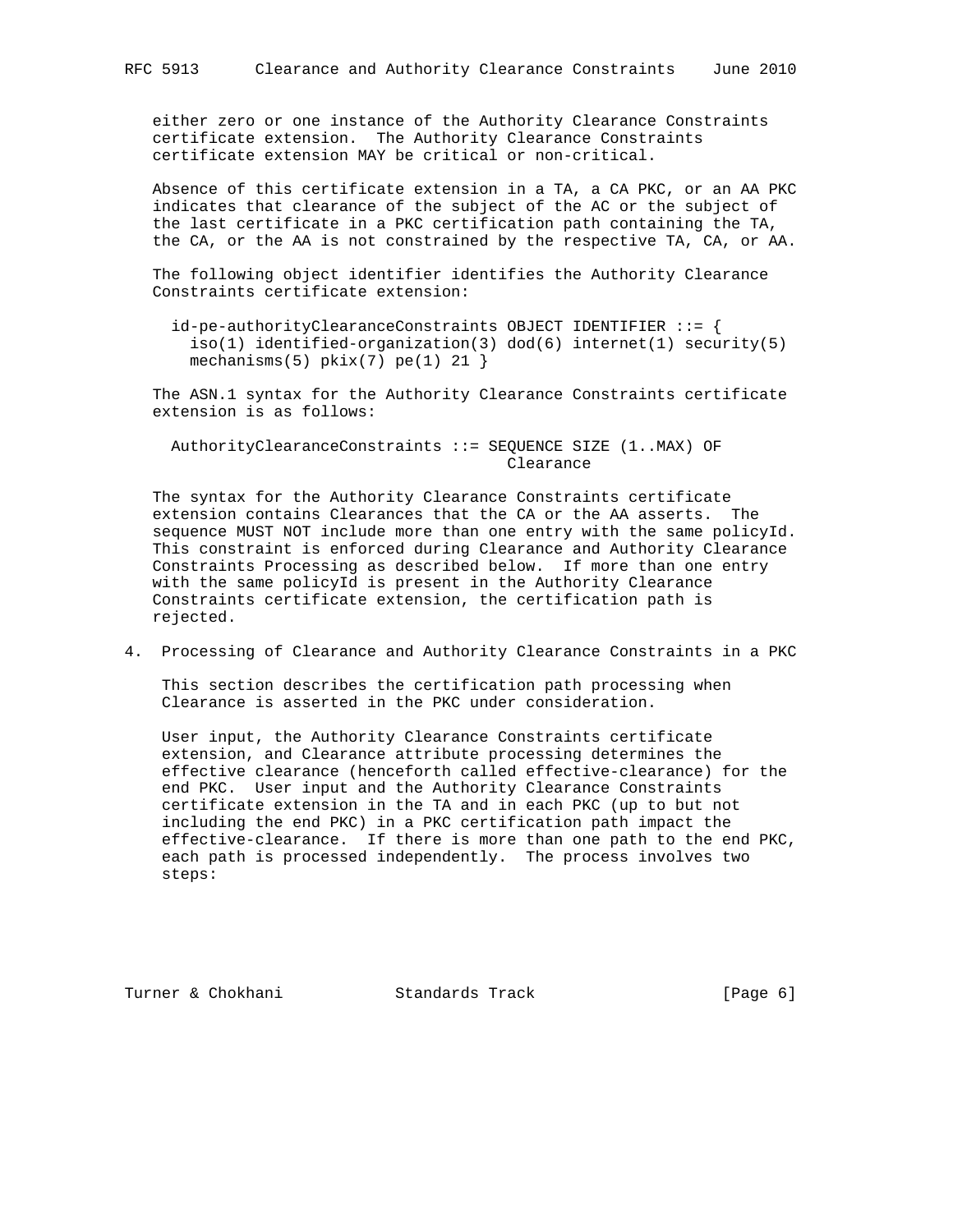- 1) collecting the Authority Clearance Constraints; and
- 2) using the Authority Clearance Constraints in the certification path and the Clearance in the end PKC to determine the effective-clearance for the subject of the end PKC.

 Assuming a certification path consisting of n PKCs, the effective clearance for the subject of the end PKC is the intersection of 1) the Clearance attribute in the subject PKC, 2) the Authority Clearance Constraints, if present, in the trust anchor, 3) user input, and 4) all Authority Clearance Constraints present in n-1 intermediate PKCs. Any effective-clearance calculation algorithm that performs this calculation and provides the same outcome as the one from the algorithm described herein is considered compliant with the requirements of this RFC.

 When processing a certification path, Authority Clearance Constraints are maintained in one state variable: permitted-clearances. When processing begins, permitted-clearances is initialized to the user input value or the special value all-clearances if Authority Clearance Constraints user input is not provided. The permitted clearances state variable is updated by first processing Authority Clearance Constraints associated with the trust anchor, and then each time an intermediate PKC that contains an Authority Clearance Constraints certificate extension in the path is processed.

 When processing the end PKC, the value in the Clearance attribute in the end PKC is intersected with the permitted-clearances state variable.

 The output of Clearance attribute and Authority Clearance Constraint certificate extension processing is the effective-clearance (which could also be an empty list), and a status indicator of either success or failure. If the status indicator is failure, then the process also returns a reason code.

### 4.1. Collecting Constraints

 Authority Clearance Constraints are collected from the user input, the trust anchor, and the intermediate PKCs in a certification path.

## 4.1.1. Certification Path Processing

 When processing Authority Clearance Constraints certificate extensions for the purposes of validating a Clearance attribute in the end PKC, the processing described in this section or an equivalent algorithm MUST be performed in addition to the certification path validation.

Turner & Chokhani Standards Track [Page 7]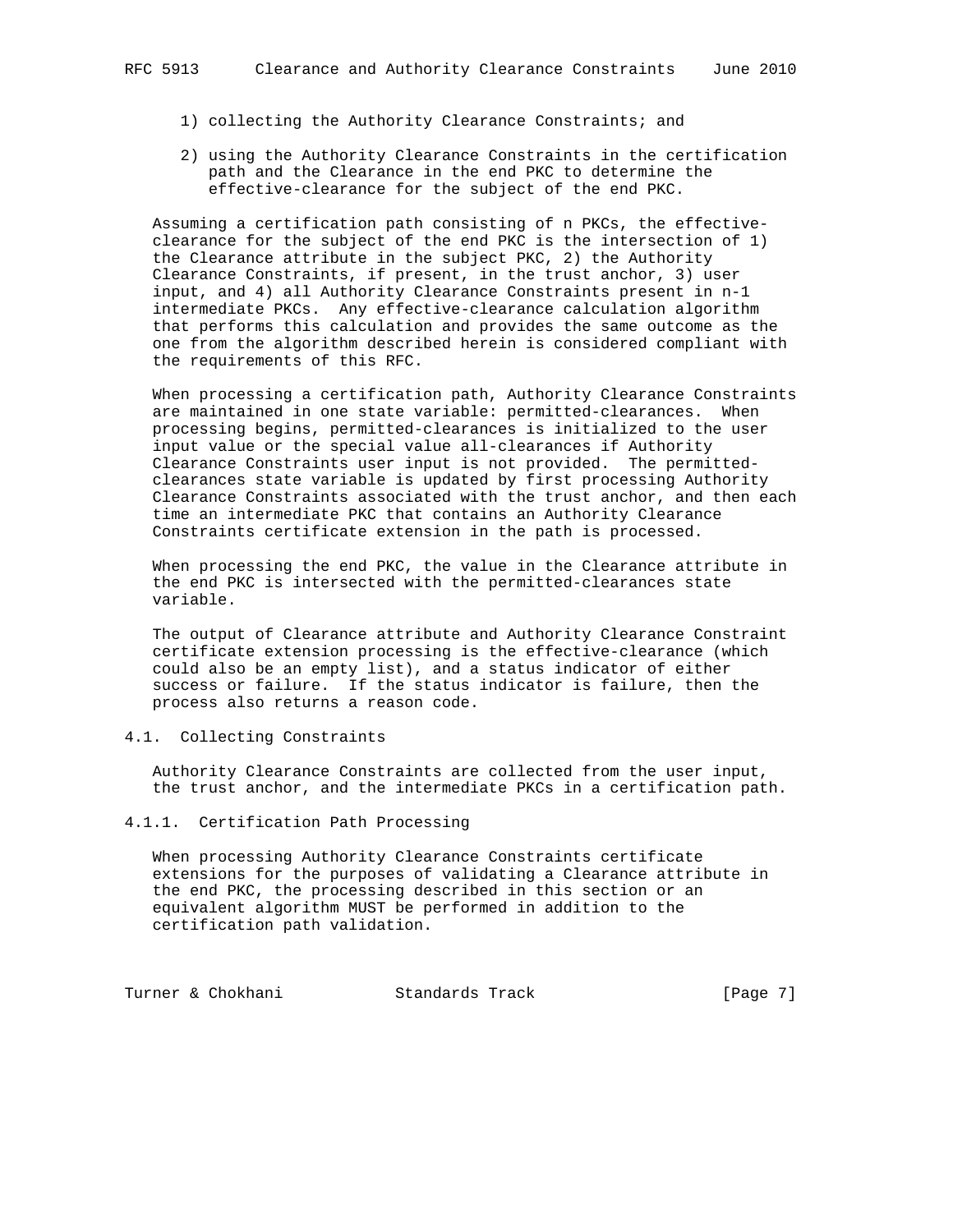The processing is presented as an addition to the certification path validation algorithm described in Section 6 of [RFC5280]. Note that this RFC is fully consistent with [RFC5280]; however, it augments [RFC5280] with the following steps:

- o Ability to provide and process Authority Clearance Constraints as an additional input to the certification path processing engine with Trust anchor information.
- o Requirement to process Authority Clearance Constraints present with trust anchor information.

4.1.1.1. Inputs

 User input may include an Authority Clearance Constraints structure or omit it.

 Trust anchor information may include the Authority Clearance Constraints structure to specify Authority Clearance Constraints for the trust anchor. In other words, the trust anchor may be constrained or unconstrained.

# 4.1.1.2. Initialization

 If the user input includes Authority Clearance Constraints, set permitted-clearances to the input value; otherwise, set permitted clearances to the special value all-clearances.

 Examine the permitted-clearances for the same Policy ID appearing more then once. If a policyId appears more than once in the permitted-clearances state variable, set effective-clearance to an empty list, set error code to "multiple instances of same clearance", and exit with failure.

 If the trust anchor does not contain an Authority Clearance Constraints extension, continue at Section 4.1.1.3. Otherwise, execute the procedure described in Section 6 as an in-line macro by treating the trust anchor as a PKC.

4.1.1.3. Basic Certificate Processing

 If the PKC is the last PKC (i.e., certificate n), skip the steps listed in this section. Otherwise, execute the procedure described in Section 6 as an in-line macro.

Turner & Chokhani Standards Track [Page 8]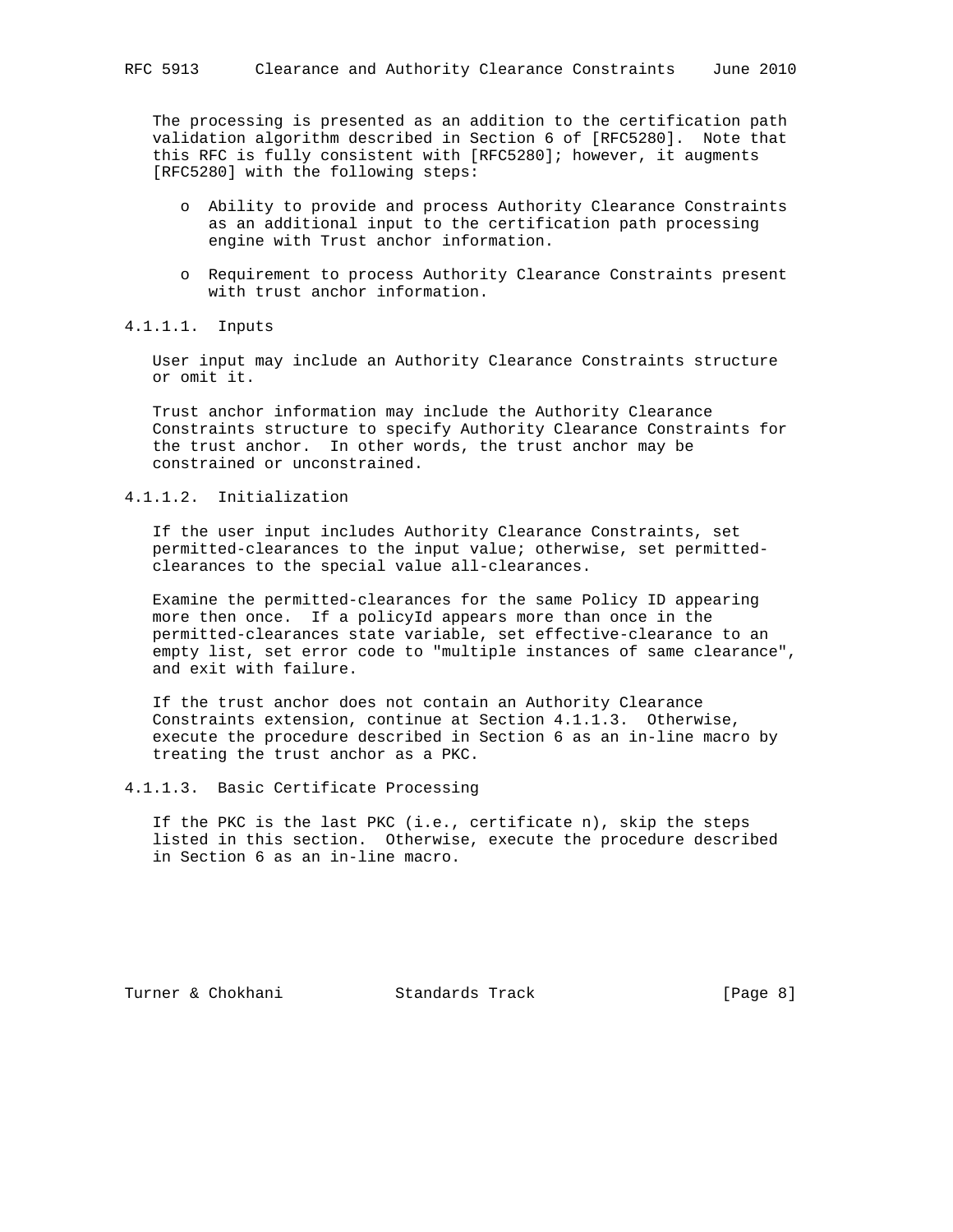#### 4.1.1.4. Preparation for Certificate i+1

 No additional action associated with the Clearance attribute or the Authority Clearance Constraints certificate extensions is taken during this phase of certification path validation as described in Section 6 of [RFC5280].

4.1.1.5. Wrap-up Procedure

 To complete the processing, perform the following steps for the last PKC (i.e., certificate n).

 Examine the PKC and verify that it does not contain more than one instance of the Clearance attribute. If the PKC contains more than one instance of the Clearance attribute, set effective-clearance to an empty list, set the error code to "multiple instances of an attribute", and exit with failure.

 If the Clearance attribute is not present in the end PKC, set effective-clearance to an empty list and exit with success.

Set effective-clearance to the Clearance attribute in the end PKC.

4.1.1.5.1. Wrap Up Clearance

 Examine effective-clearance and verify that it does not contain more than one value. If effective-clearance contains more than one value, set effective-clearance to an empty list, set error code to "multiple values", and exit with failure.

 If permitted-clearances is an empty list, set effective-clearance to an empty list and exit with success.

 If permitted-clearances has the special value all-clearances, exit with success.

Let us say policyId in effective-clearance is X.

 If the policyId X in effective-clearance is absent from the permitted-clearances, set effective-clearance to an empty list and exit with success.

 Assign those classList bits in effective-clearance a value of one (1) that have a value of one (1) both in effective-clearance and in the clearance structure in permitted-clearances associated with policyId X. Assign all other classList bits in effective-clearance a value of zero (0).

Turner & Chokhani Standards Track [Page 9]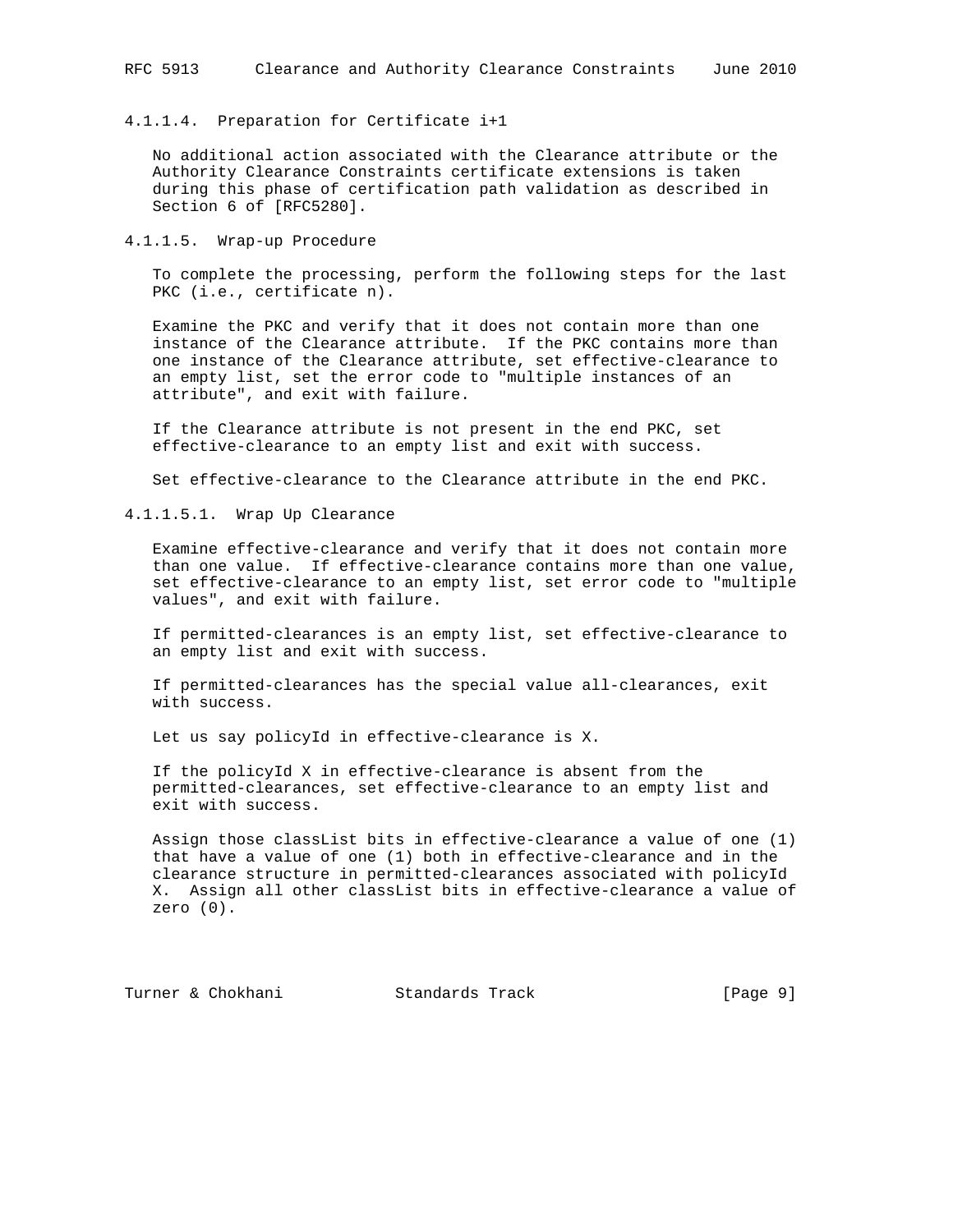If none of the classList bits have a value of one (1) in effective clearance, set effective-clearance to an empty list and exit with success.

 Set the securityCategories in effective-clearance to the intersection of securityCategories in effective-clearance and securityCategories for policyId X in permitted-clearances using the algorithm described in Section 7. Note that an empty SET is represented by simply omitting the SET.

Exit with success.

4.1.1.6. Outputs

 If certification path validation processing succeeds, effective clearance contains the subject's effective clearance for this certification path. Processing also returns success or failure indication and reason for failure, if applicable.

5. Clearance and Authority Clearance Constraints Processing in AC

 This section describes the certification path processing when Clearance is asserted in an AC. Relevant to processing are: one TA; 0 or more CA PKCs; 0 or 1 AA PKC; and 1 AC.

 User input, Authority Clearance Constraints certificate extension, and Clearance attribute processing determine the effective clearance (henceforth called effective-clearance) for the subject of the AC. User input and the Authority Clearance Constraints certificate extensions in the TA and in each PKC (up to and including the AA PKC) in a certification path impact the effective-clearance. If there is more than one path to the AA PKC, each path is processed independently. The process involves two steps:

- 1) collecting the Authority Clearance Constraints; and
- 2) using the Authority Clearance Constraints in the PKC certification path and the Clearance in the AC to determine the effective-clearance for the subject of the AC.

 The effective-clearance for the subject of the AC is the intersection of 1) the Clearance attribute in the subject AC, 2) the Authority Clearance Constraints, if present, in trust anchor, 3) user input, and 4) all Authority Clearance Constraints present in the PKC certification path from the TA to the AA. Any effective-clearance calculation algorithm that performs this calculation and provides the same outcome as the one from the algorithm described herein is considered compliant with the requirements of this RFC.

Turner & Chokhani Standards Track [Page 10]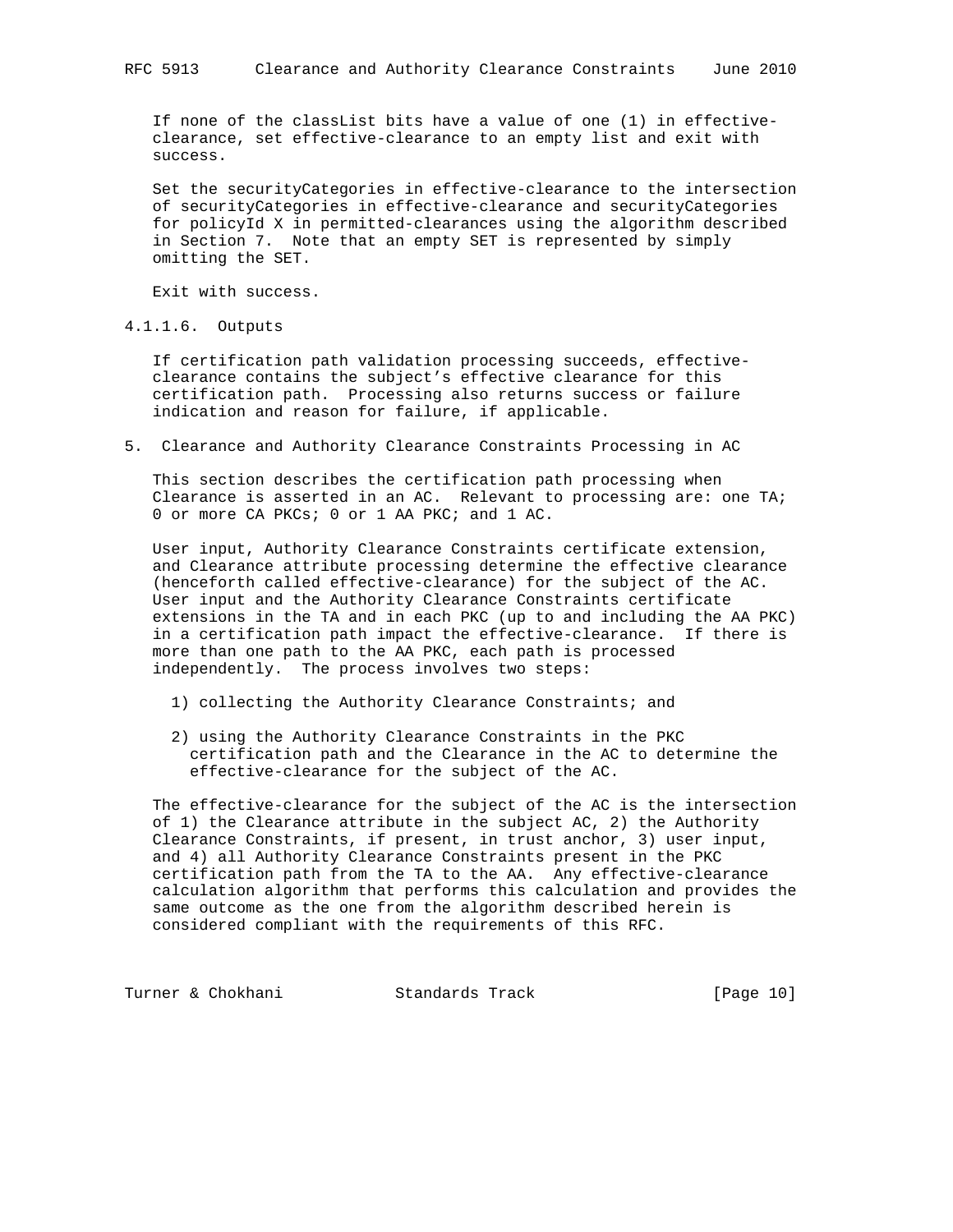The Authority Clearance Constraints are maintained in one state variable: permitted-clearances. When processing begins, permitted clearances is initialized to user input or the special value all clearances if Authority Clearance Constraints user input is not provided. The permitted-clearances state variable is updated by first processing the Authority Clearance Constraints associated with the trust anchor, and then each time a PKC (other than AC holder PKC) that contains an Authority Clearance Constraints certificate extension in the path is processed.

 When processing the AC, the value in the Clearance attribute in the AC is intersected with the permitted-clearances state variable.

 The output of Clearance attribute and Authority Clearance Constraint certificate extension processing is the effective-clearance, which could also be an empty list; and success or failure with a reason code for failure.

#### 5.1. Collecting Constraints

 Authority Clearance Constraints are collected from the user input, the trust anchor, and all the PKCs in the AA PKC certification path.

5.1.1. Certification Path Processing

 When processing Authority Clearance Constraints certificate extensions for the purpose of validating a Clearance attribute in the AC, the processing described in this section or an equivalent algorithm MUST be performed in addition to the certification path validation. The processing is presented as an addition to the PKC certification path validation algorithm described in Section 6 of [RFC5280] for the AA PKC certification path and the algorithm described in Section 5 of [RFC5755] for the AC validation. Also see the note related to [RFC5280] augmentation in Section 4.1.1.

5.1.1.1. Inputs

Same as Section 4.1.1.1.

 In addition, let us assume that the PKC certification path for the AA consists of n certificates.

5.1.1.2. Initialization

Same as Section 4.1.1.2.

Turner & Chokhani Standards Track [Page 11]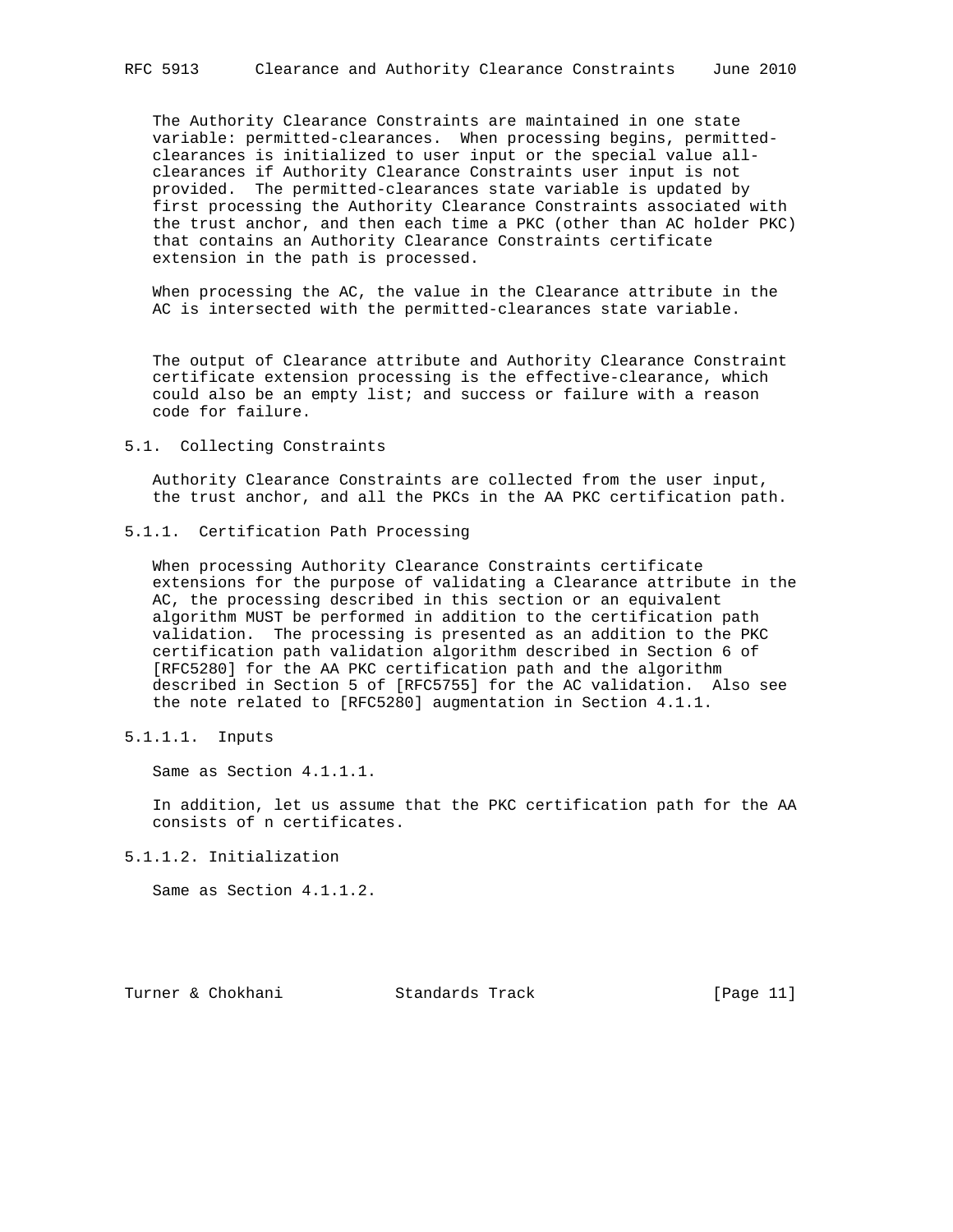5.1.1.3. Basic PKC Processing

 Same as Section 4.1.1.3 except that the logic is applied to all n PKCs.

5.1.1.4. Preparation for Certificate i+1

Same as Section 4.1.1.4.

5.1.1.5. Wrap-up Procedure

To complete the processing, perform the following steps for the AC.

 Examine the AC and verify that it does not contain more than one instance of the Clearance attribute. If the AC contains more than one instance of the Clearance attribute, set effective-clearance to an empty list, set the error code to "multiple instances of an attribute", and exit with failure.

 If the Clearance attribute is not present in the AC, set effective clearance to an empty list and exit with success.

Set effective-clearance to the Clearance attribute in the AC.

5.1.1.5.1. Wrap Up Clearance

Same as Section 4.1.1.5.1.

5.1.1.6. Outputs

Same as Section 4.1.1.6.

 In addition, apply AC processing rules described in Section 5 of [RFC5755].

6. Computing the Intersection of permitted-clearances and Authority Clearance Constraints Extension

 Examine the PKC and verify that it does not contain more than one instance of the Authority Clearance Constraints extension. If the PKC contains more than one instance of Authority Clearance Constraints extension, set effective-clearance to an empty list, set error code to "multiple extension instances", and exit with failure.

 If the Authority Clearance Constraints certificate extension is not present in the PKC, no action is taken, and the permitted-clearances value is unchanged.

Turner & Chokhani Standards Track [Page 12]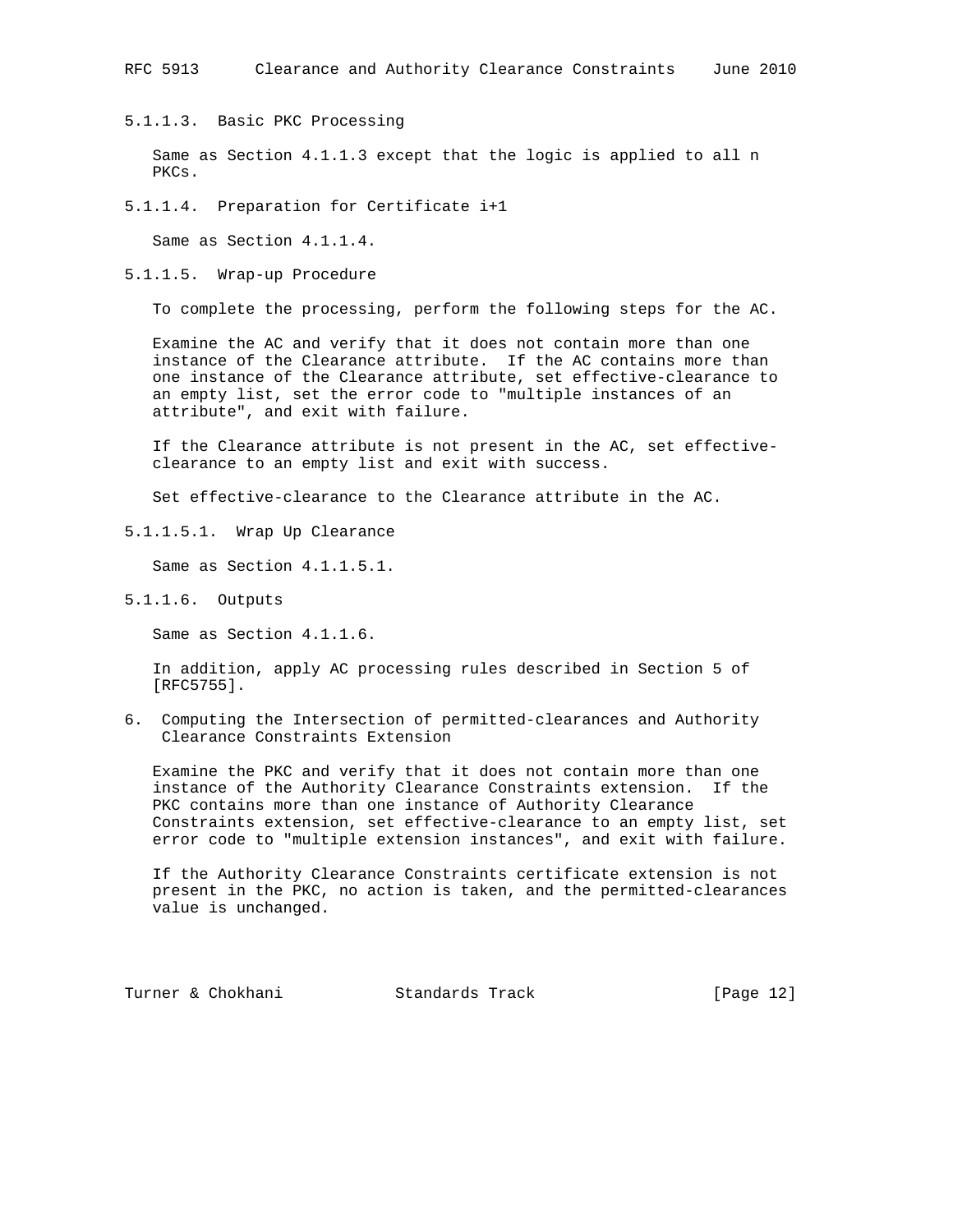If the Authority Clearance Constraints certificate extension is present in the PKC, set the variable temp-clearances to the value of the Authority Clearance Constraints certificate extension. Examine the temp-clearances for the same Policy ID appearing more then once. If a policyId appears more than once in the temp-clearances state variable, set effective-clearance to an empty list, set error code to "multiple instances of same clearance", and exit with failure.

 If the Authority Clearance Constraints certificate extension is present in the PKC and permitted-clearances contains the all clearances special value, then assign permitted-clearances the value of temp-clearances.

 If the Authority Clearance Constraints certificate extension is present in the PKC and permitted-clearances does not contain the all clearances special value, take the intersection of temp-clearances and permitted-clearances by repeating the following steps for each clearance in the permitted-clearances state variable:

- If the policyId associated with the clearance is absent in the temp-clearances, delete the clearance structure associated with the policyID from the permitted-clearances state variable.
- If the policyId is present in temp-clearances:
	- -- For every classList bit, assign the classList bit a value of one (1) for the policyId in the permitted-clearances state variable if the bit is one (1) in both the permitted clearances state variable and the temp-clearances for that policyId; otherwise, assign the bit a value of zero (0).
	- -- If no bits are one (1) for the classList, delete the clearance structure associated with the policyId from the permitted clearances state variable and skip the next step of processing securityCategories.
	- -- For the policyId in permitted-clearances, set the securityCategories to the intersection of securityCategories for the policyId in permitted-clearances and in temp clearances using the algorithm described in Section 7. Note that an empty SET is represented by simply omitting the SET.
- 7. Computing the Intersection of securityCategories

 The algorithm described here has the idempotent, associative, and commutative properties.

Turner & Chokhani Standards Track [Page 13]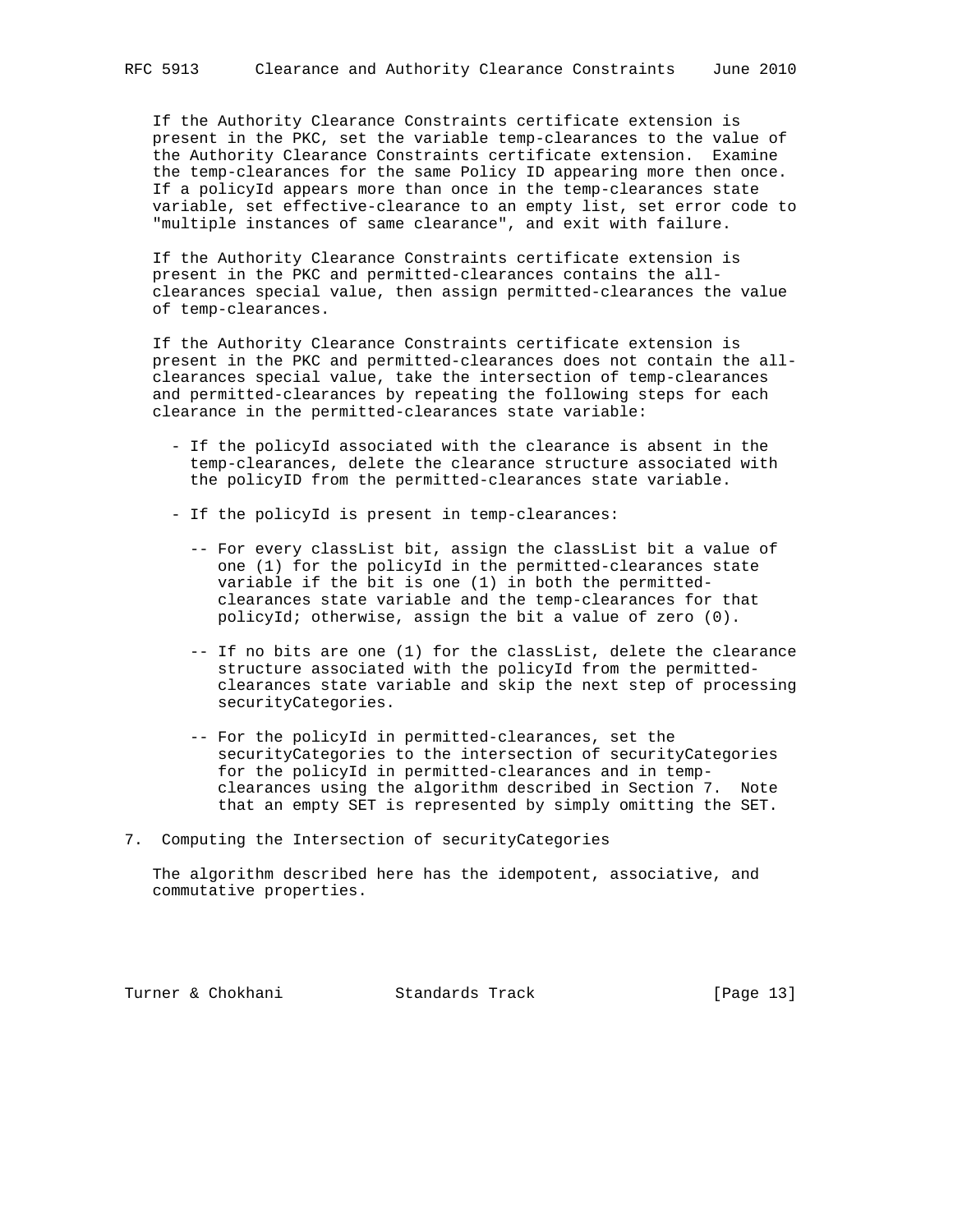This section describes how to compute the intersection of securityCategories A and B. It uses the state variable temp-set. It also uses temporary variables X and Y.

Set the SET temp-set to empty.

Set  $X = A$  and  $Y = B$ .

 If SET X is empty (i.e., securityCategories is absent), return temp set.

 If SET Y is empty (i.e., securityCategories is absent), return temp set.

 For each type OID in X, if all the elements for the type OID in X and if and only if all the elements for that type OID in Y are identical, add those elements to temp-set and delete those elements from X and Y. Note: identical means that if the element with the type OID and given value is present in X, it is also present in Y with the same type OID and given value and vice versa. Delete the elements from X and from Y.

 If SET X is empty (i.e., securityCategories is absent), return temp set.

 If SET Y is empty (i.e., securityCategories is absent), return temp set.

 For every element (i.e., SecurityCategory) in the SET X, carry out the following steps:

- 1. If there is no element in SET Y with the same type OID as the type OID in the element from SET X, go to step 5.
- 2. If there is an element in SET Y with the same type OID and value as in the element in SET X, carry out the following steps:
	- a) If the element is not present in the SET temp-set, add an element containing the type OID and the value to the SET temp-set.
- 3. If the processing semantics of type OID in the element in SET X is not known, go to step 5.
- 4. For each element in SET Y, do the following:
	- a) If the type OID of the element in SET Y is not the same as the element in SET X being processed, go to step 4.d.

Turner & Chokhani Standards Track [Page 14]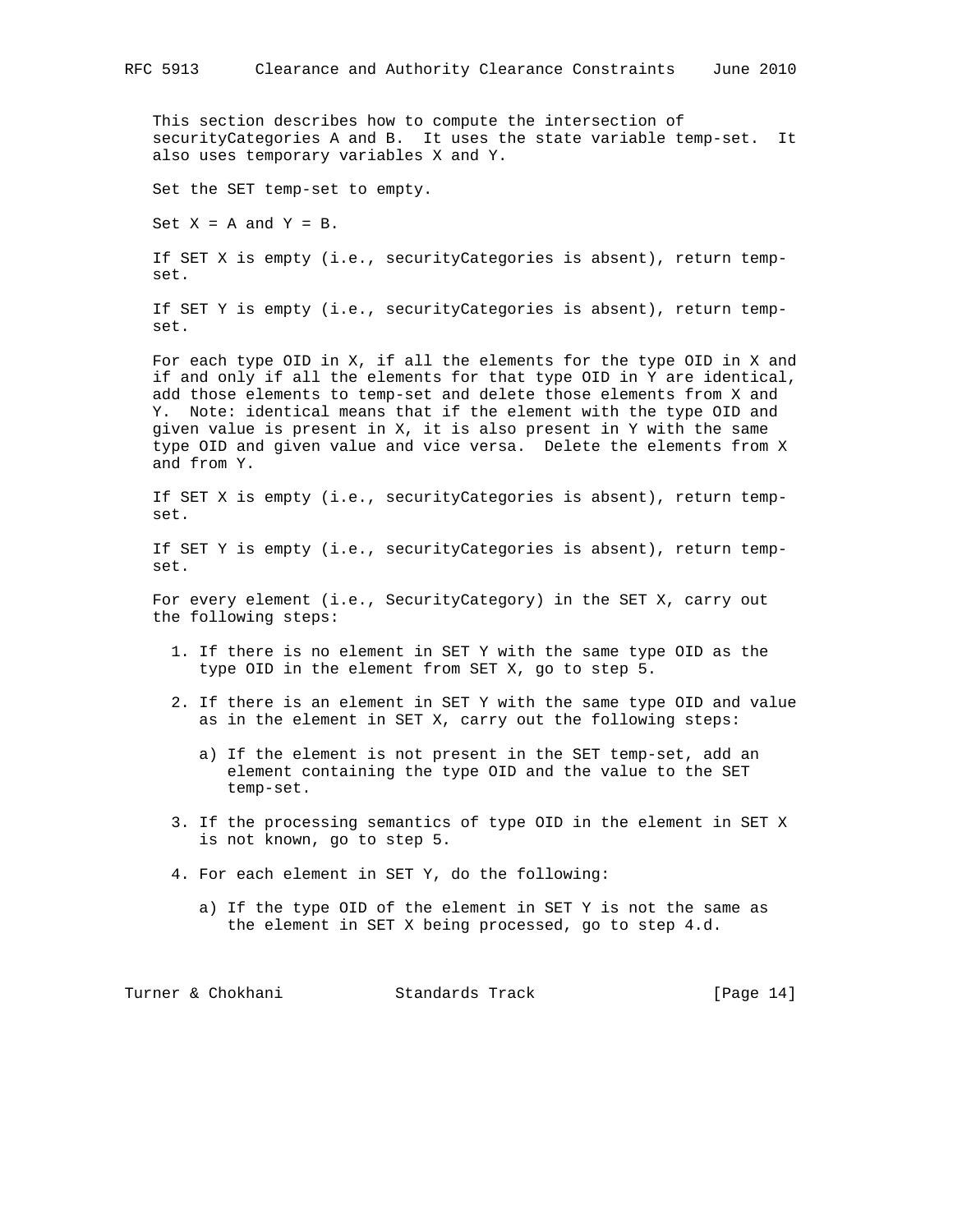- b) Perform type-OID-specific intersection of the value in the element in SET X with the value in the element in SET Y.
- c) If the intersection is not empty, and the element representing the type OID and intersection value is not already present in temp-set, add the element containing the type OID and intersection value as an element to temp-set.
- d) Continue to the next element in SET Y.
- 5. If more elements remain in SET X, process the next element starting with step 1.

Return temp-set.

8. Recommended securityCategories

 This RFC also includes a recommended securityCategories object as follows:

 recommended-category SECURITY-CATEGORY ::= { BIT STRING IDENTIFIED BY OID }

 The above structure is provided as an example. To use this structure, the object identifier (OID) needs to be registered and the semantics of the bits in the bit string need to be enumerated.

 Note that type-specific intersection of two values for this type will be simply setting the bits that are set in both values. If the resulting intersection has none of the bits set, the intersection is considered empty.

9. Security Considerations

 Certificate issuers must recognize that absence of the Authority Clearance Constraints in a TA, in a CA certificate, or in an AA certificate means that in terms of the clearance, the subject Authority is not constrained.

 Absence of the Clearance attribute in a certificate means that the subject has not been assigned any clearance.

 If there is no Clearance associated with a TA, it means that the TA has not been assigned any clearance.

 If the local security policy considers the clearance held by a subject or those supported by a CA or AA to be sensitive, then the Clearance attribute or Authority Clearance Constraints should only be

Turner & Chokhani Standards Track [Page 15]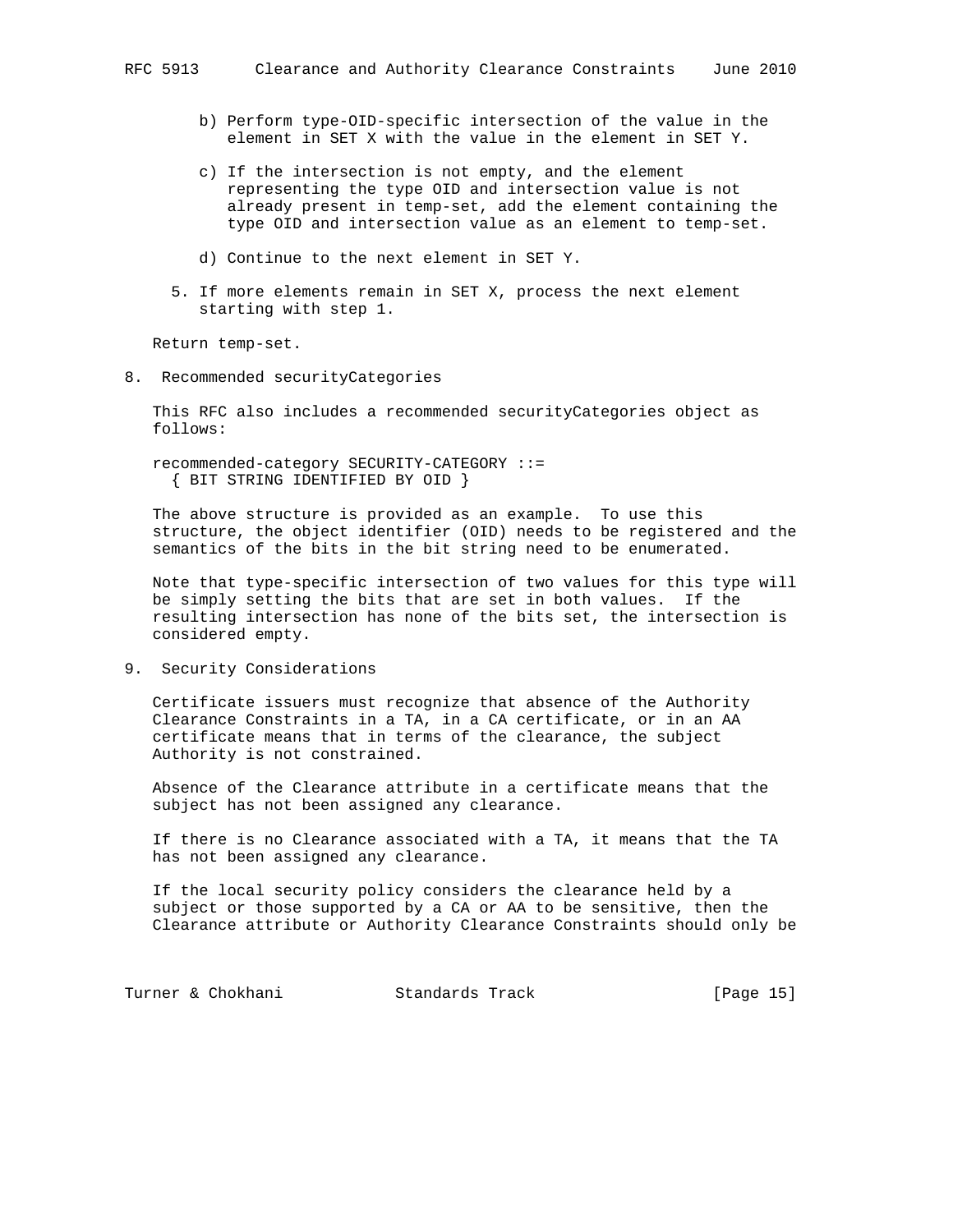included if the subject's and Authority's certificates can be privacy protected. Also in this case, distribution of trust anchors and associated Authority Clearance Constraints extension or Clearance must also be privacy protected.

- 10. References
- 10.1. Normative References
	- [RFC2119] Bradner, S., "Key words for use in RFCs to Indicate Requirement Levels", BCP 14, RFC 2119, March 1997.
	- [RFC5280] Cooper, D. et. al., "Internet X.509 Public Key Infrastructure Certificate and Certification Revocation List (CRL) Profile", RFC 5280, May 2008.
	- [RFC5755] Farrell, S., Housley, R., and S. Turner, "An Internet Attribute Certificate Profile for Authorization", RFC 5755, January 2010.
	- [RFC5912] Hoffman, P. and J. Schaad, "New ASN.1 Modules for the Public Key Infrastructure Using X.509 (PKIX) RFC 5912, June 2010.
	- [X.680] ITU-T Recommendation X.680 (2002) | ISO/IEC 8824-1:2002. Information Technology - Abstract Syntax Notation One.
- 10.2. Informative References
	- [RFC3114] Nicolls, W., "Implementing Company Classification Policy with the S/MIME Security Label", RFC 3114, May 2002.
	- [RFC3739] Santesson, S., Nystrom, M., and T. Polk, "Internet X.509 Public Key Infrastructure: Qualified Certificates Profile", RFC 3739, March 2004.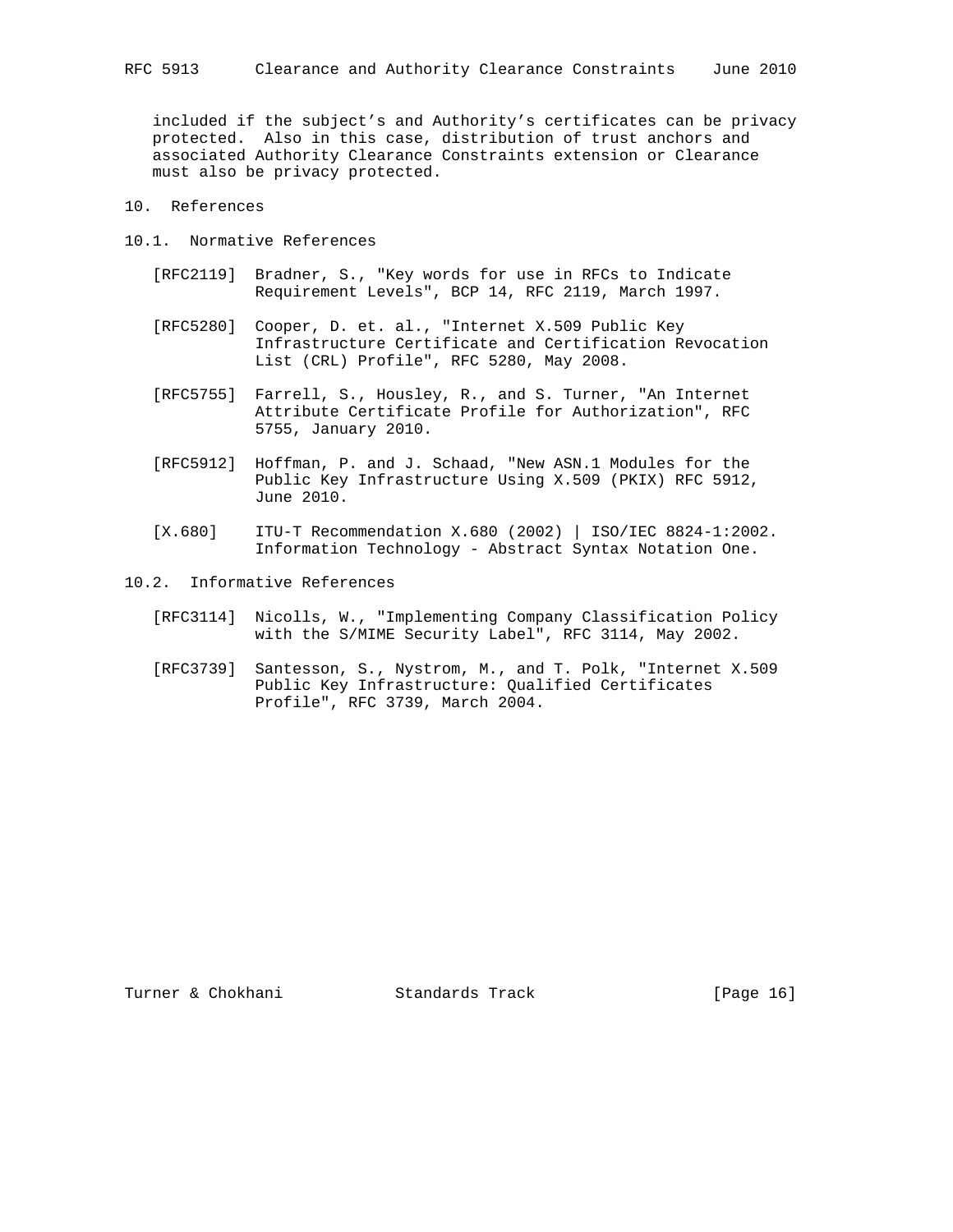Appendix A. ASN.1 Module

```
 This appendix provides the normative ASN.1 definitions for the
   structures described in this specification using ASN.1 as defined in
   X.680.
  ClearanceConstraints \{ iso(1) <i>identified-organization(3) <math> dod(6)</math>internet(1) security(5) mechanisms(5) pix(7) mod(0) 46 DEFINITIONS IMPLICIT TAGS ::=
   BEGIN
   -- EXPORTS ALL --
   IMPORTS
  -- IMPORTS from [RFC5912]
   id-at-clearance, Clearance
      FROM PKIXAttributeCertificate-2009
     \{ iso(1) <i>identified-organization(3) <math> dod(6) <i>internet(1)</i> security(5) mechanisms(5) pkix(7) id-mod(0)
        id-mod-attribute-cert-02(47)
      }
   -- IMPORTS from [RFC5912]
   EXTENSION, SECURITY-CATEGORY
     FROM PKIX-CommonTypes-2009
      { iso(1) identified-organization(3) dod(6) internet(1)
       security(5) mechanisms(5) pkix(7) id-mod(0)
        id-mod-pkixCommon-02(57)
      }
   ;
   -- Clearance attribute OID and syntax
   -- The following is a 2002 ASN.1 version for clearance.
   -- It is included for convenience.
   -- id-at-clearance OBJECT IDENTIFIER ::=
   -- { joint-iso-ccitt(2) ds(5) attributeTypes(4) clearance (55) }
   -- Clearance ::= SEQUENCE {
 -- policyId OBJECT IDENTIFIER,
 -- classList ClassList DEFAULT {unclassified},
  -- securityCategories SET OF SecurityCategory
```
Turner & Chokhani Standards Track [Page 17]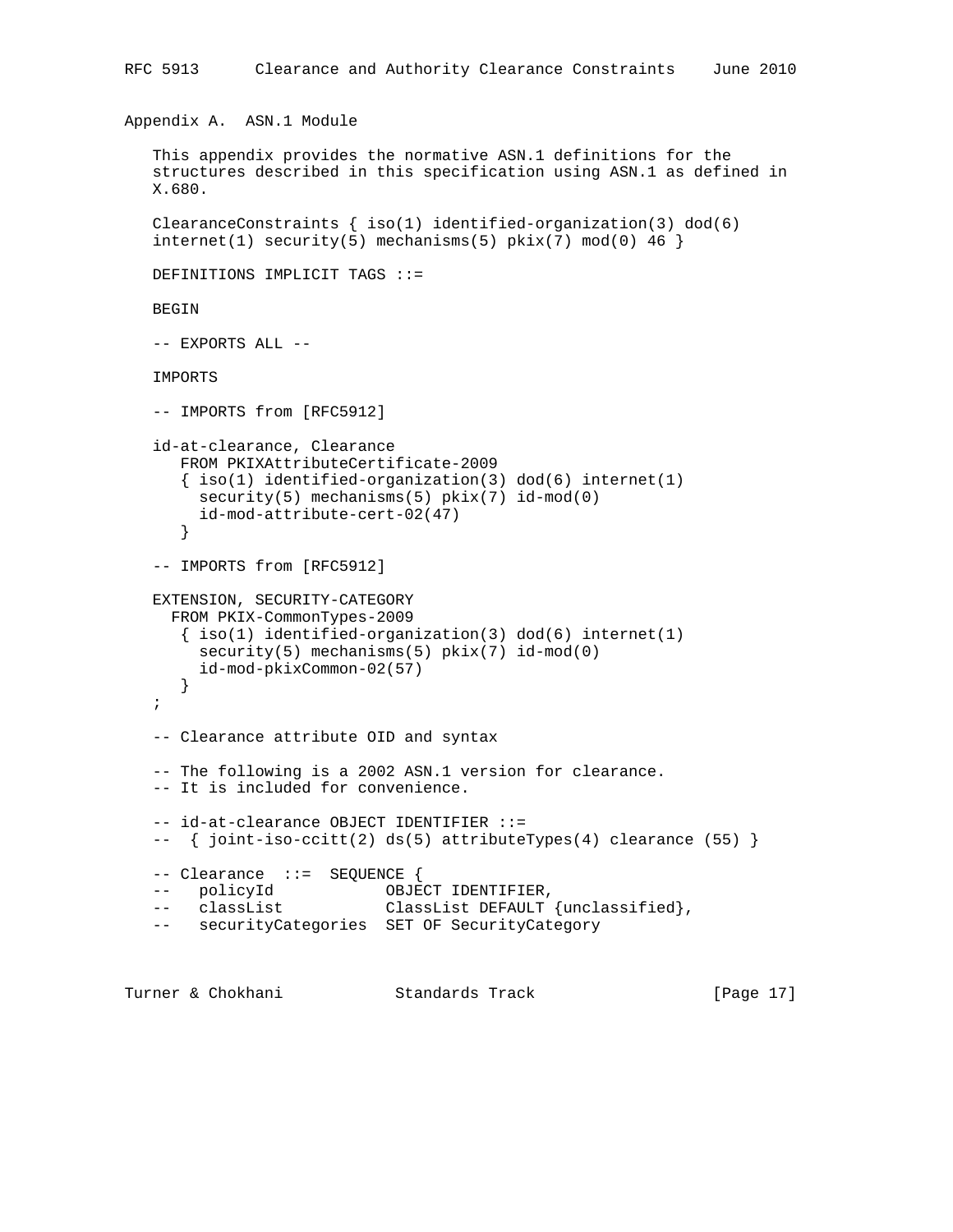```
-- {SupertSecurityCategorical} OPTIONAL
 -- }
 -- ClassList ::= BIT STRING {
 -- unmarked (0),
-- unclassified (1),
 -- restricted (2),
 -- confidential (3),
 -- secret (4),
 -- topSecret (5)
 -- }
-- SECURITY-CATEGORY ::= TYPE-IDENTIFIER
 -- NOTE that the module SecurityCategory is taken from a module
 -- that uses EXPLICIT tags [RFC5912]. If Clearance was not imported
 -- from [RFC5912] and the comments were removed from the ASN.1
 -- contained herein, then the IMPLICIT in type could also be removed
 -- with no impact on the encoding.
 -- SecurityCategory { SECURITY-CATEGORY:Supported } ::= SEQUENCE {
-- type [0] IMPLICIT SECURITY-CATEGORY. &id({Supported}),
-- value [1] EXPLICIT SECURITY-CATEGORY. &Type
-- ({Supported}{@type})
 -- }
 -- Authority Clearance Constraints certificate extension OID
 -- and syntax
 id-pe-clearanceConstraints OBJECT IDENTIFIER ::=
  { iso(1) identified-organization(3) dod(6) internet(1) security(5)
    mechanisms(5) pkix(7) pe(1) 21 }
 authorityClearanceConstraints EXTENSION ::= {
  SYNTAX AuthorityClearanceConstraints
  IDENTIFIED BY id-pe-clearanceConstraints
 }
 AuthorityClearanceConstraints ::= SEQUENCE SIZE (1..MAX) OF Clearance
 END
```

```
Turner & Chokhani Standards Track [Page 18]
```